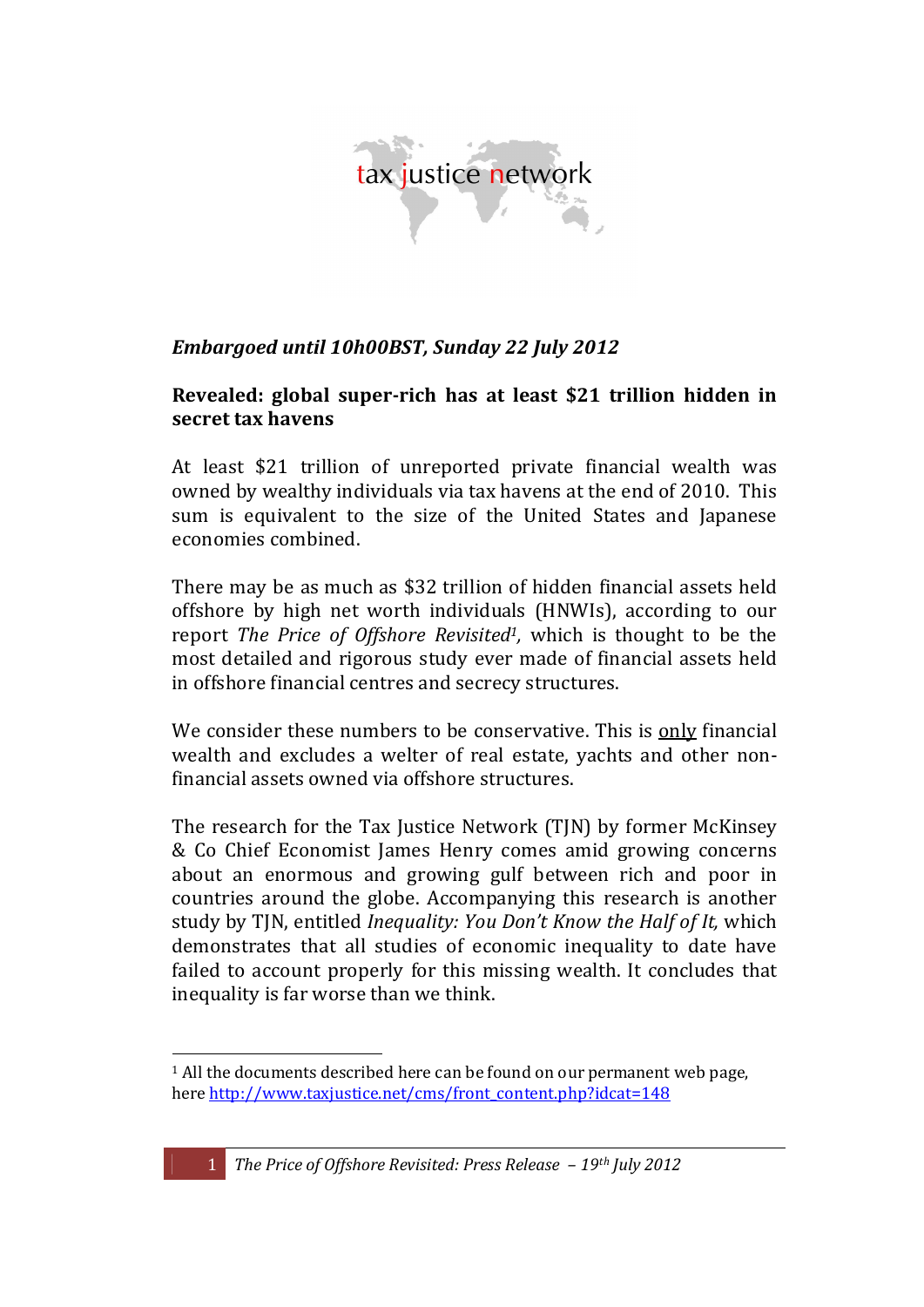Henry draws on data from the World Bank, the IMF, the United Nations, central banks, the Bank for International Settlements, and national treasuries, and triangulates his results against data reflecting demand for reserve currency and gold, and data on offshore private banking studies by consulting firms and others.

Other main findings of this wide-ranging research include:

- Our analysis finds that at the end of 2010 the Top 50 private banks alone collectively managed more than \$12.1 trillion in cross-border invested assets for private clients, including their trusts and foundations. This is up from \$5.4 trillion in 2005, representing an average annual growth rate of more than 16%.
- The three private banks handling the most assets offshore on behalf of the global super-rich are UBS, Credit Suisse and Goldman Sachs. The top ten banks alone commanded over half the top fifty's asset total – an increased share since  $2005$ .
- The number of the global super-rich who have amassed a  $$21$ trillion offshore fortune is fewer than 10 million people. Of these, less than  $100,000$  people worldwide own \$9.8 trillion of wealth held offshore.
- If this unreported \$21-32 trillion, conservatively estimated, earned a modest rate of return of just 3%, and that income was taxed at just 30%, this would have generated income tax revenues of between  $$190-280$  bn – roughly twice the amount OECD countries spend on all overseas development assistance around the world. Inheritance, capital gains and other taxes would boost this figure considerably.
- For our focus subgroup of  $139$  mostly low-middle income countries, traditional data shows aggregate external debts of \$4.1 tn at the end of 2010. But take their foreign reserves and unrecorded offshore private wealth into account, and the picture! reverses:! they! had aggregate! net! debts! of! **minus US\$10.1-13.1 tn.** In other words, these countries are big net **creditors, not debtors**. Unfortunately, their assets are held by a few wealthy individuals, while their debts are shouldered by their ordinary people through their governments.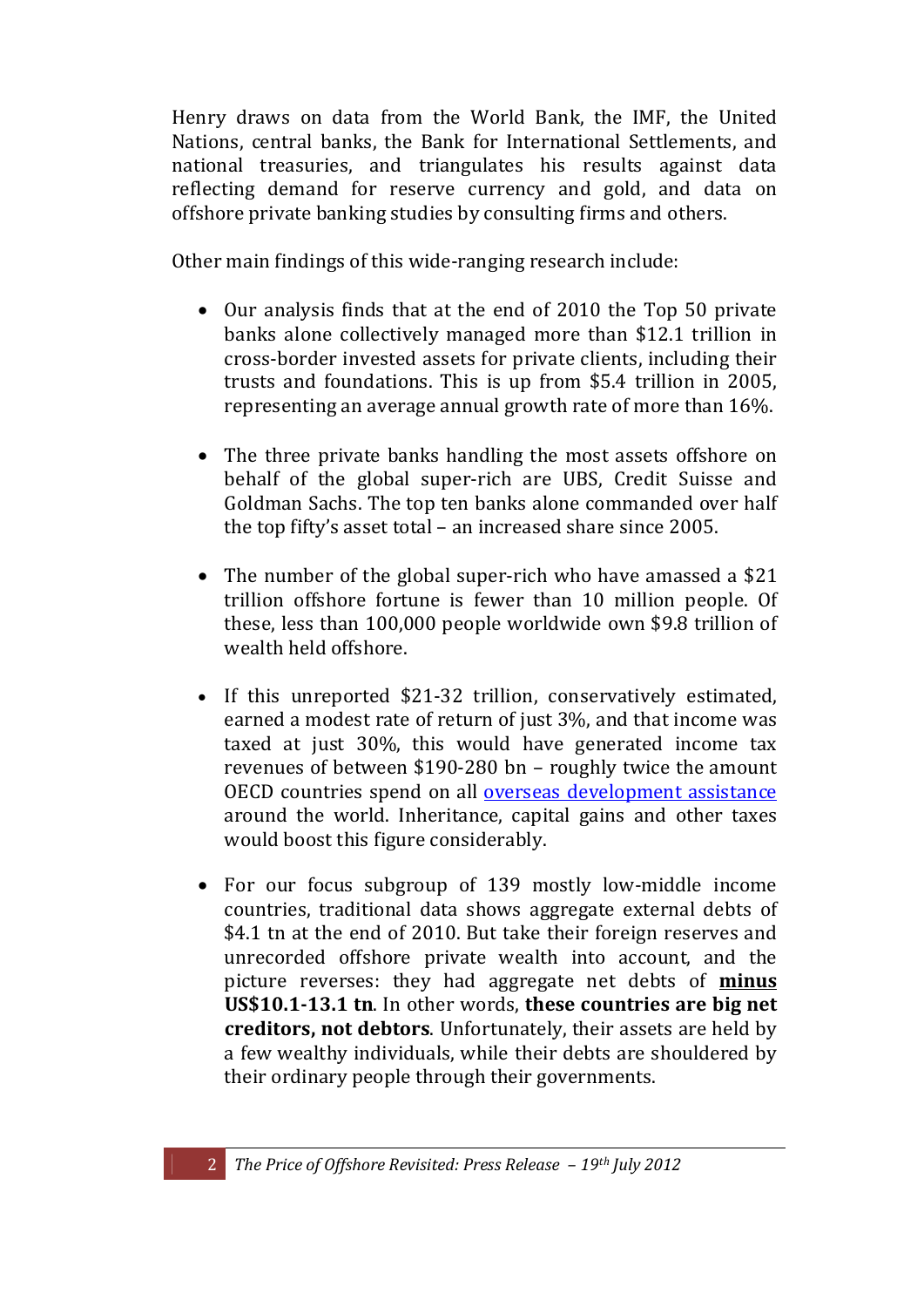#### James S. Henry, **TIN Senior Adviser and main researcher for** *The Price of Offshore Revisited, said:*

"This new report focuses our attention on a huge "black hole" in the world economy that has never before been measured  $$ private offshore wealth, and the vast amounts of untaxed income that it produces. This at a time when governments around the world are starved for resources, and we are more conscious than ever of the costs of economic inequality."

"Using several independent estimation methods, and the most comprehensive data set ever assembled, we have been able to triangulate on the size and growth of this black hole. Despite taking pains to err on the conservative side, the results are astonishing."

"**First**, this hidden offshore sector is large enough to make a significant difference to all of our conventional measures of inequality."

"Since most of missing financial wealth belongs to a tiny elite, the impact is staggering. For most countries, global financial inequality is not only much greater than we suspected, but it has been growing much faster."

"**Second**, the lost tax revenue implied by our estimates is huge. It is large enough to make a significant difference to the finances of many countries, especially developing countries that are now struggling to replace lost aid dollars and pay for climate change. Indeed, once we take these hidden offshore assets and the earnings they produce into account, many erstwhile "debtor countries" are in fact revealed to be wealthy. But the problem is, their wealth is now offshore, in the hands of their own elites and their private bankers. Indeed, the developing world as a whole has been a significant CREDITOR of the developed world for more than a decade. That means this is really a tax justice problem, not simply a "debt" problem."

"Third, it turns out that this offshore sector – which specializes in tax dodging - is basically designed and operated, not by shady no-name banks located in sultry islands, but by the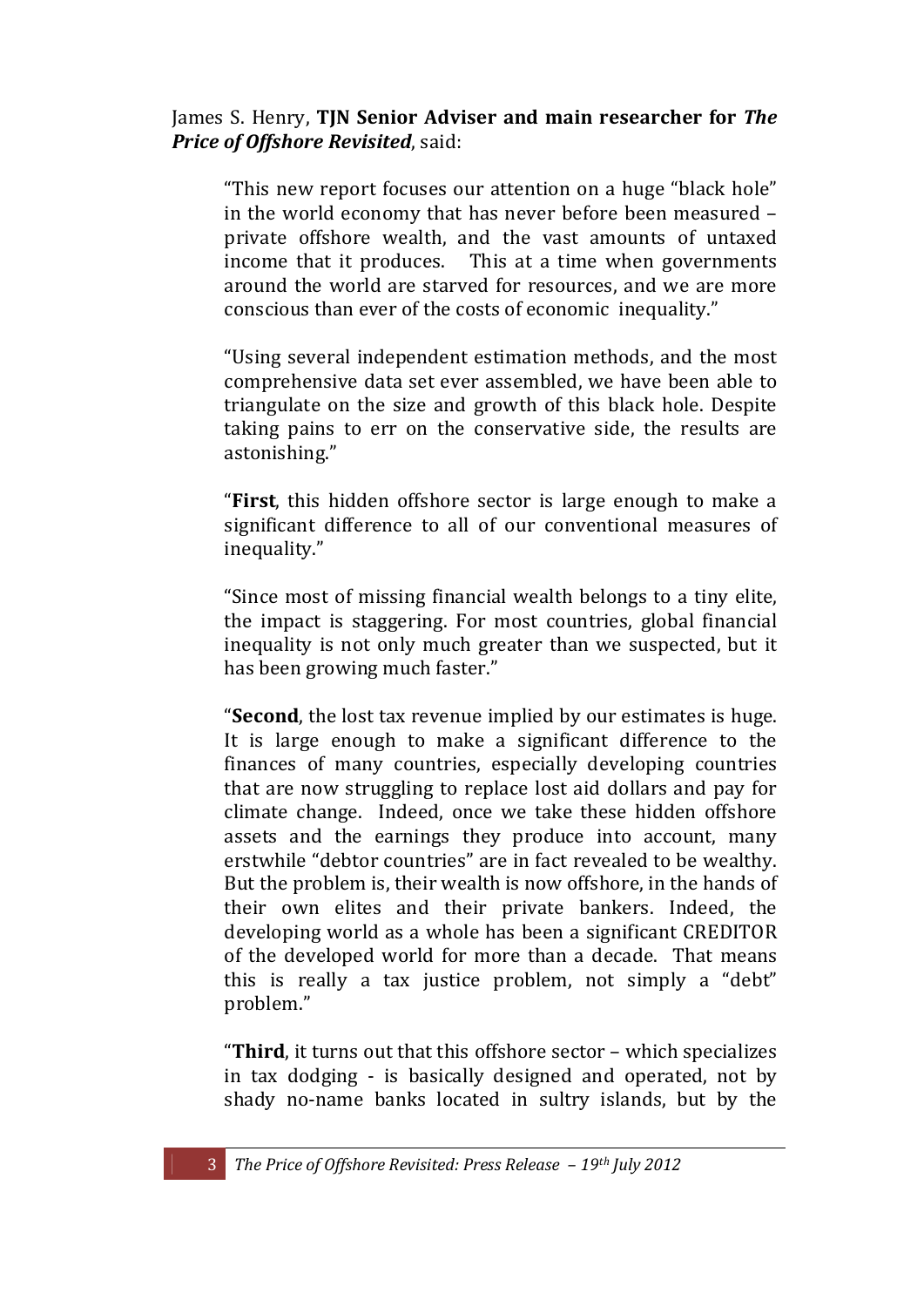world's largest private banks, law firms, and accounting firms, headquartered in First World capitals like London, New York, and Geneva. Our detailed analysis of these banks shows that the leaders are the very same ones that have figured so prominently in government bailouts and other recent financial chicanery.

"**Fourth**, given all this, it is scandalous that official institutions like the Bank for International Settlements, the IMF, the World Bank, the OECD, and the G20, as well as leading central banks, have devoted so little research to this sector. This scandal is made worse by the fact that they already have much of the data needed to estimate this sector more carefully. For reasons of their own, they have tolerated the growth of the offshore sector for far too long, out of sight. It is time for them to live up to their promises, and work with us on concrete policies to get it under control.

"From another angle, this study is really good news. The world has just located a huge pile of financial wealth that might be called upon to contribute to the solution of our most pressing global problems. We have an opportunity to think not only about how to prevent some of the abuses that have led to it, but also to think about how best to make use of the untaxed earnings that it generates."

### For more information about this report, please contact:

**1. James S. Henry, TJN Senior Adviser/ Main researcher for this** report, United States. **Email:** ihenry@sagharbor.com

**Office:** (001) 631 725 5202 **US Mobile:** (001) 516 721 1452

2. **John Christensen**, director, Tax Justice Network, United Kingdom **Email**: john@taxjustice.net **Mobile:** (00 44) 7979 868302

3. Nick Mathiason, Bureau for Investigative Journalism **Email:** nickmathiason@tbij.com Mobile: (00 44) 77 99 348 619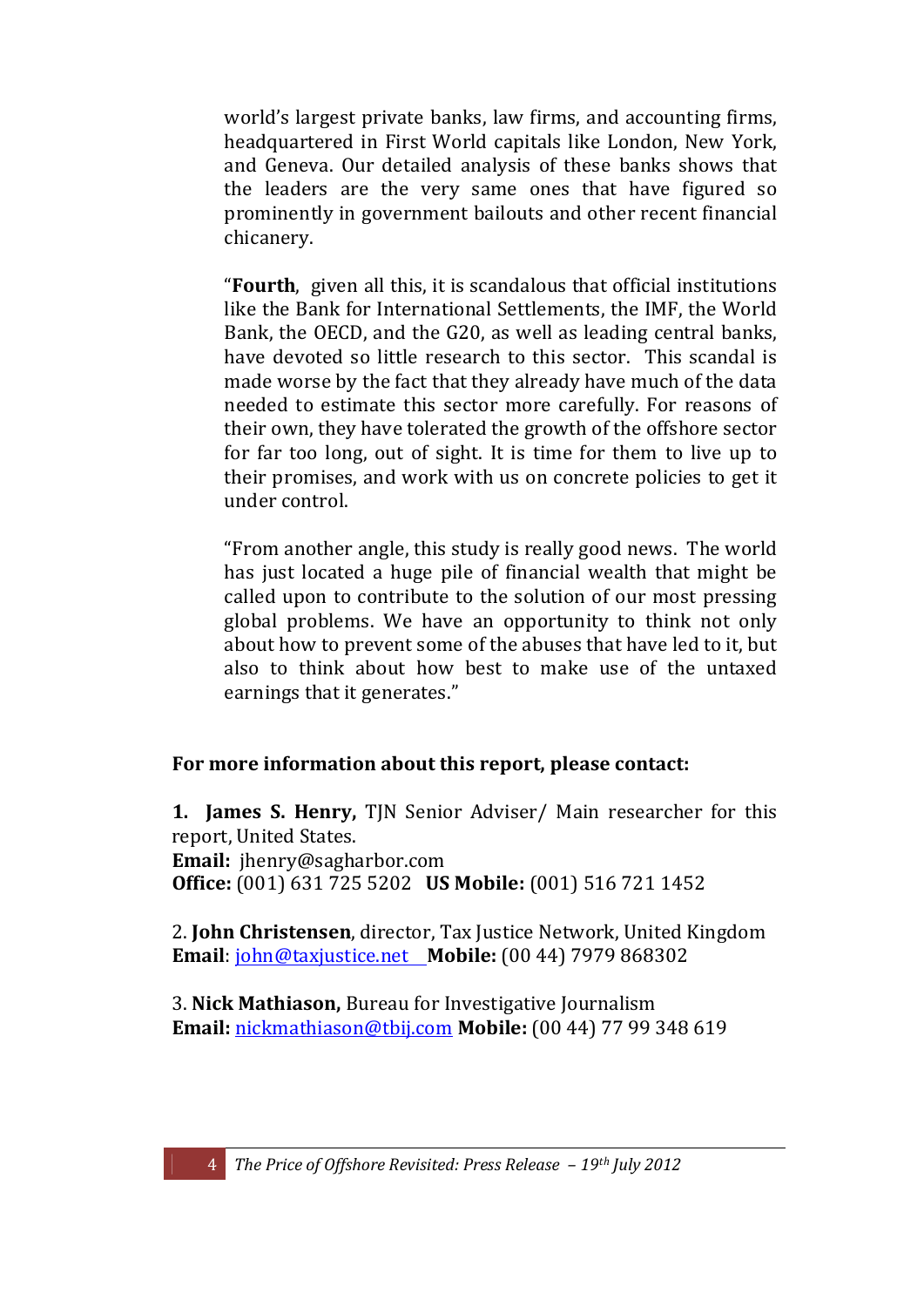# **Key!Tables**

| <b>OFFSHORE FINANCIAL ASSETS - HIGH NET WORTH INDIVIDUALS</b><br><b>DECEMBER STR</b> |        |        |        |        |        |        |        |         |  |
|--------------------------------------------------------------------------------------|--------|--------|--------|--------|--------|--------|--------|---------|--|
|                                                                                      | 2002   | 2009   | 2010   |        |        |        |        |         |  |
| <b>BIS Non-Bank Offshore Deposits</b>                                                | \$2.98 | \$4.05 | \$4.68 | \$5.97 | \$7.43 | \$6.93 | \$6.59 | \$7.01  |  |
| <b>Liquidity Ratio<sup>2</sup></b>                                                   |        |        |        |        |        |        |        |         |  |
| >Minimum <sup>3</sup>                                                                | 3.5    | 3.0    | 3.0    | 3.0    | 3.0    | 3.0    | 3.0    | 3.0     |  |
| >Max (ML/CG Ave) <sup>4</sup>                                                        | 3.0    | 5.0    | 4.9    | 4.6    | 4.5    | 3.6    | 3.8    | 4.5     |  |
| <b>Total Financial Assets</b>                                                        |        |        |        |        |        |        |        |         |  |
| $>$ Minimum \$10.4                                                                   |        | \$12.1 | \$14.0 | \$17.9 | \$22.3 | \$20.8 | \$19.8 | \$21.02 |  |
| >Max (ML/CG Ave)                                                                     | \$8.9  | \$20.2 | \$22.9 | \$27.5 | \$33.4 | \$24.9 | \$24.7 | \$31.53 |  |
| <b>Est Average</b>                                                                   | \$9.7  | \$16.2 | \$18.5 | \$22.7 | \$27.9 | \$22.9 | \$22.2 | \$26.3  |  |

Source: BIS(-'04-'10) data, ML/CapGemini ('04-'10) HNWI asset allocations, our analysis  $1$  BIS Table 1: external deposit liabilities to non-banks

@ JSH/TJN 2012

Prearly average portfolio ratio, deposits to total liquid financial assets (including tradeable equities and fixed income)

<sup>3</sup> Using TJN's very conservative assumption for the liquidity ratio, based on the 2004 McKinsey study

<sup>4</sup> Using ML/CapGemini's average portfolio allocation for HNWIs, 2004-2010

## **Global Distribution, Net Financial Assets**

|                                              |              | <b>Total Number</b> | <b>Ave. Net Financial</b><br><b>Worth Per Capita</b><br>(SMM) | <b>Total Liquid</b><br><b>Net Worth</b><br>(5Tr.) | Of Which:<br>"Offshore"<br>(5Tr.) | % of All<br><b>Global Net</b><br><b>Financial</b> | % of All<br>People |  |
|----------------------------------------------|--------------|---------------------|---------------------------------------------------------------|---------------------------------------------------|-----------------------------------|---------------------------------------------------|--------------------|--|
| "Happy Few"                                  | >\$30 MM     | 91,186<br>\$183.1   |                                                               | \$16.7                                            | \$9.8                             | 30.3%                                             | 0.001%             |  |
| "Just Rich"                                  | >\$5-\$30 MM | 839,020             | \$12.8                                                        | \$10.7                                            | \$5.1                             | 19.4%                                             | 0.01%              |  |
| "Barcly Rich"                                | >\$1-\$5 MM  | 8,419,794           | \$2.1                                                         | \$17.4                                            | \$4.7                             | 31.6%                                             | 0.13%              |  |
| <b>GLOBAL ELITE</b><br><b>All &gt;\$1 MM</b> |              | 9,350,000           | \$4.4                                                         | \$44.8                                            | \$19.6                            | 81.3%                                             | 0.14%              |  |
| <b>EVERYONE ELSE</b>                         |              | 6,643,863,592       | \$0.0016                                                      | \$10.3                                            | \$1.0**                           |                                                   | 99.86%             |  |
| <b>TOTAL</b>                                 |              | 6,653,213,592       | \$0.01                                                        | \$55.1                                            | \$20.6                            | 100%                                              | 100%               |  |

\*\* Foreign currency (mainly dollars and euros)<br>Source: ML/Cap Gemini (2001-09); World Bank data; UN Wider (07); US Treasury (09); our analysis C JSH